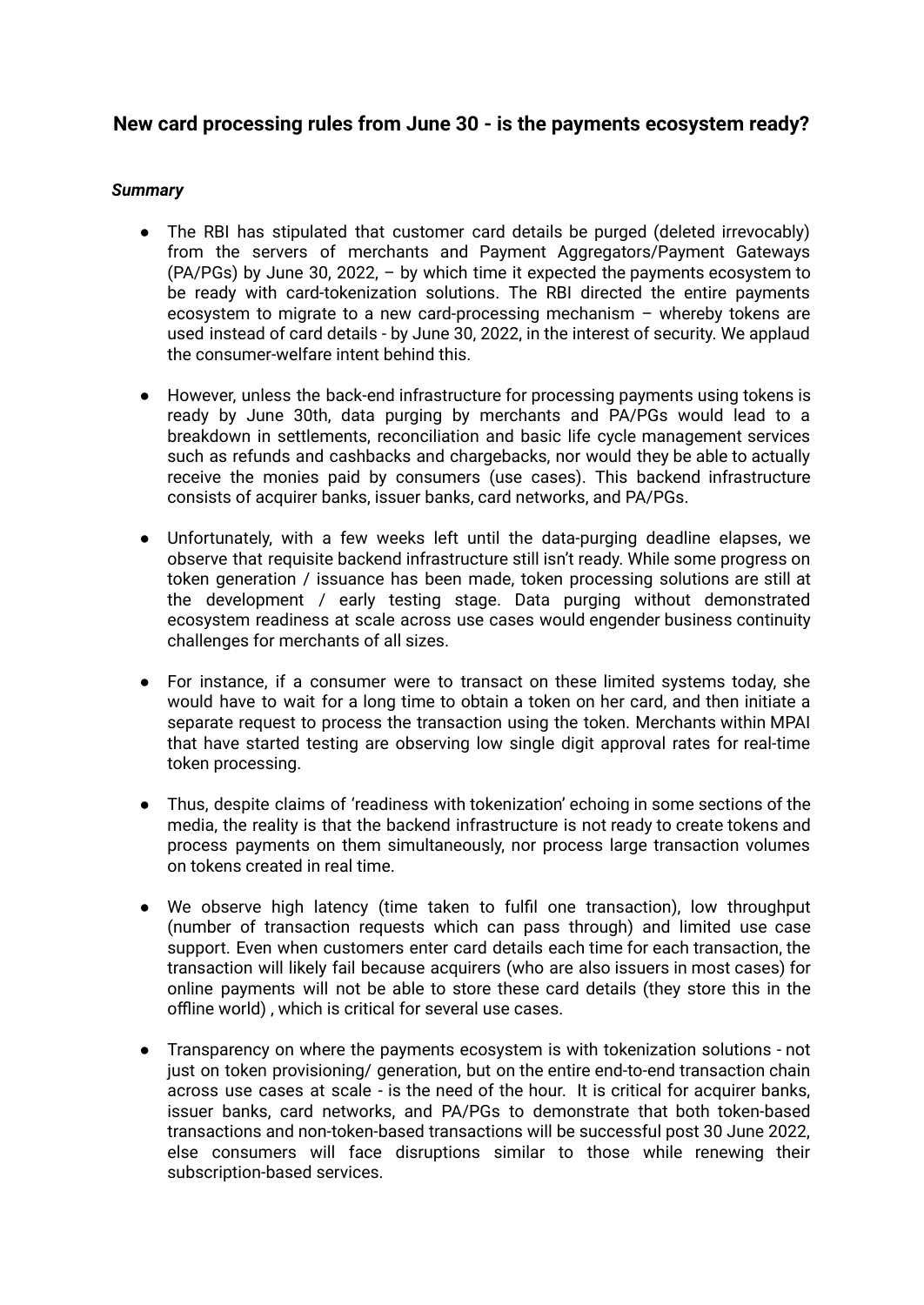## *The story thus far*

In an effort to improve safety and security of card transactions, the Reserve bank of India (RBI) [directed](https://rbi.org.in/Scripts/NotificationUser.aspx?Id=12159&Mode=0) merchants and PA/PGs to stop storing card details of their customers, and instead use tokens (alphanumeric ciphertext) denoting customer card data for transaction processing.

Card networks and issuing banks were made responsible for creating the infrastructure for generating tokens, processing tokens and putting in place mechanisms for monitoring and certifying other participants (such as merchants and PA/PGs) interacting with the processing infrastructure.

The RBI [stipulated](https://rbi.org.in/Scripts/NotificationUser.aspx?Id=12211&Mode=0) that such card details be purged (deleted irrevocably) from the servers of merchants, acquiring banks and PA/PGs by June 30, 2022, – by which time it expected the payments ecosystem to be ready with card-tokenization solutions. The RBI effectively directed the entire payments ecosystem to migrate to a new card-processing mechanism – whereby tokens are used instead of card details - by June 30, 2022.



*Regulations on card tokenization - a timeline*

Unless the back-end infrastructure for processing payments using tokens is ready, data purging by merchants and PA/PGs would lead to breakdowns (in the form of failed payments, unsuccessful settlement, lack of reconciliation, and an inability to provide refunds and chargebacks for customers). Data purging without demonstrated ecosystem readiness at scale across use cases would also face business continuity challenges for merchants of all sizes - who would suddenly be unable to serve consumers and provide basic life cycle management services such as refunds and cashbacks and chargebacks, nor would they be able to actually receive the monies paid by consumers.

#### *What does "readiness" with tokenization mean?*

The readiness with Card on File Tokenization must be viewed holistically from the end consumer's perspective, and not as a compliance mandate of a particular issuer or card network. Until merchants are able to fulfil transactions and perform lifecycle management for the card transaction by seamlessly interacting with PA/PGs, card networks and banks, ecosystem readiness is not achieved. To ensure that, each consumer (regardless of which bank or which card she uses) is able to transact in the new tokenization framework, this back-end infrastructure creation must be done sequentially. This cannot be done on an ad-hoc basis by a few banks, card networks and PA/PGs – as the same would not reflect the state of the entire ecosystem.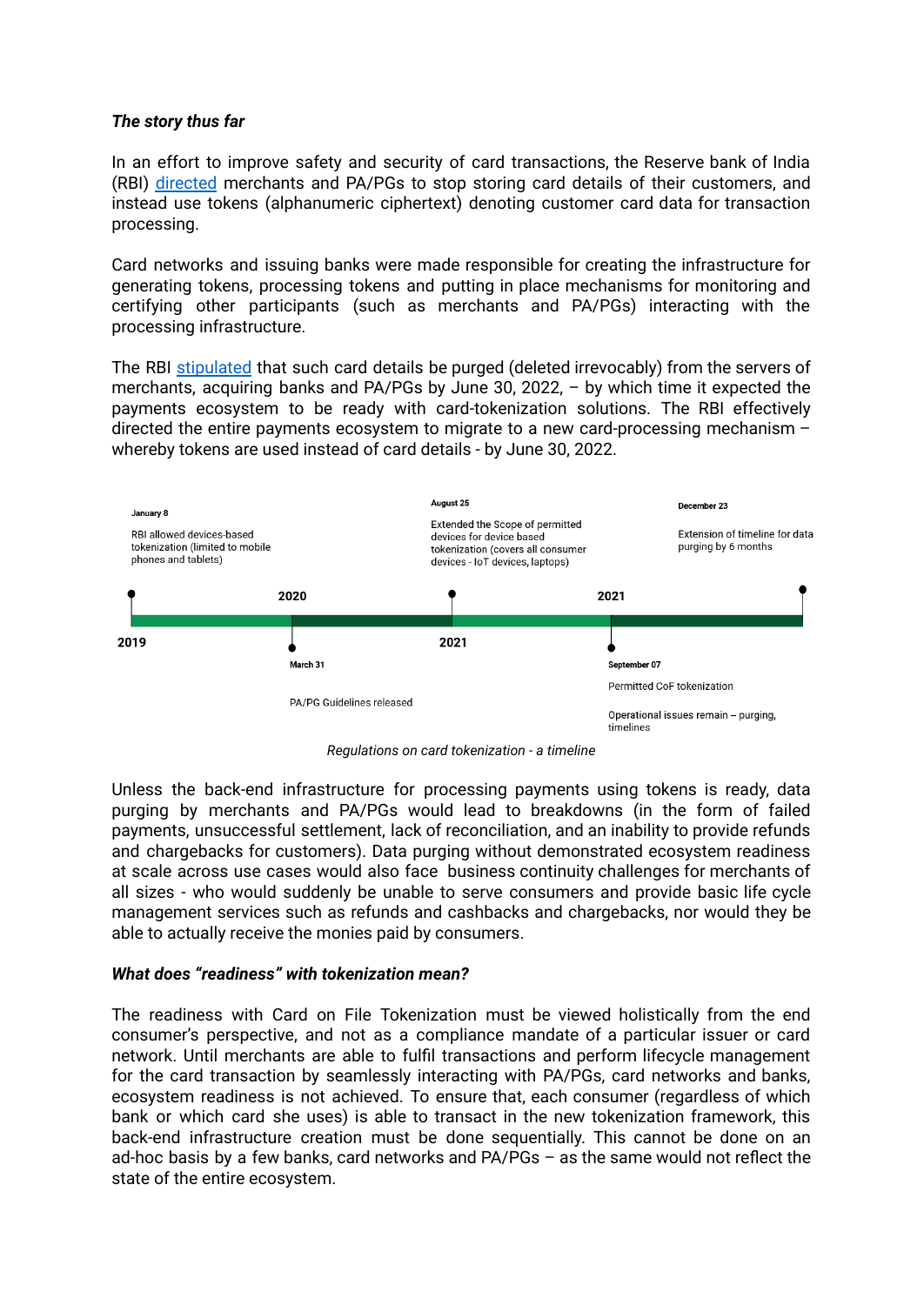| <b>FRONT</b><br><b>END</b> | Merchant<br>Consumer                                                                                                                                                                                                                                                                                                                                           |
|----------------------------|----------------------------------------------------------------------------------------------------------------------------------------------------------------------------------------------------------------------------------------------------------------------------------------------------------------------------------------------------------------|
| <b>BACK</b><br><b>END</b>  | <b>Issuer</b><br>Card network<br>Acquirer                                                                                                                                                                                                                                                                                                                      |
|                            | Checkout using CVV and OTP based authentication<br>$\mathbf{1}$ .<br>Transaction data is shared; card details are authenticated by the Issuer<br>2.<br>Authentication and authorization response relayed back to Merchant via Acquirer<br>3.<br>- Contract Andreas Andreas Andreas Andreas Andreas Andreas Andreas Andreas Andreas Andreas Andreas Andreas And |

Completion of transaction at the front end and issuance of receipt  $\overline{4}$ 

*the lifecycle of a card transaction prior to tokenization framework*



Token is shared with the merchant / token requestor  $\overline{4}$ 

*the process of token generation under the new framework*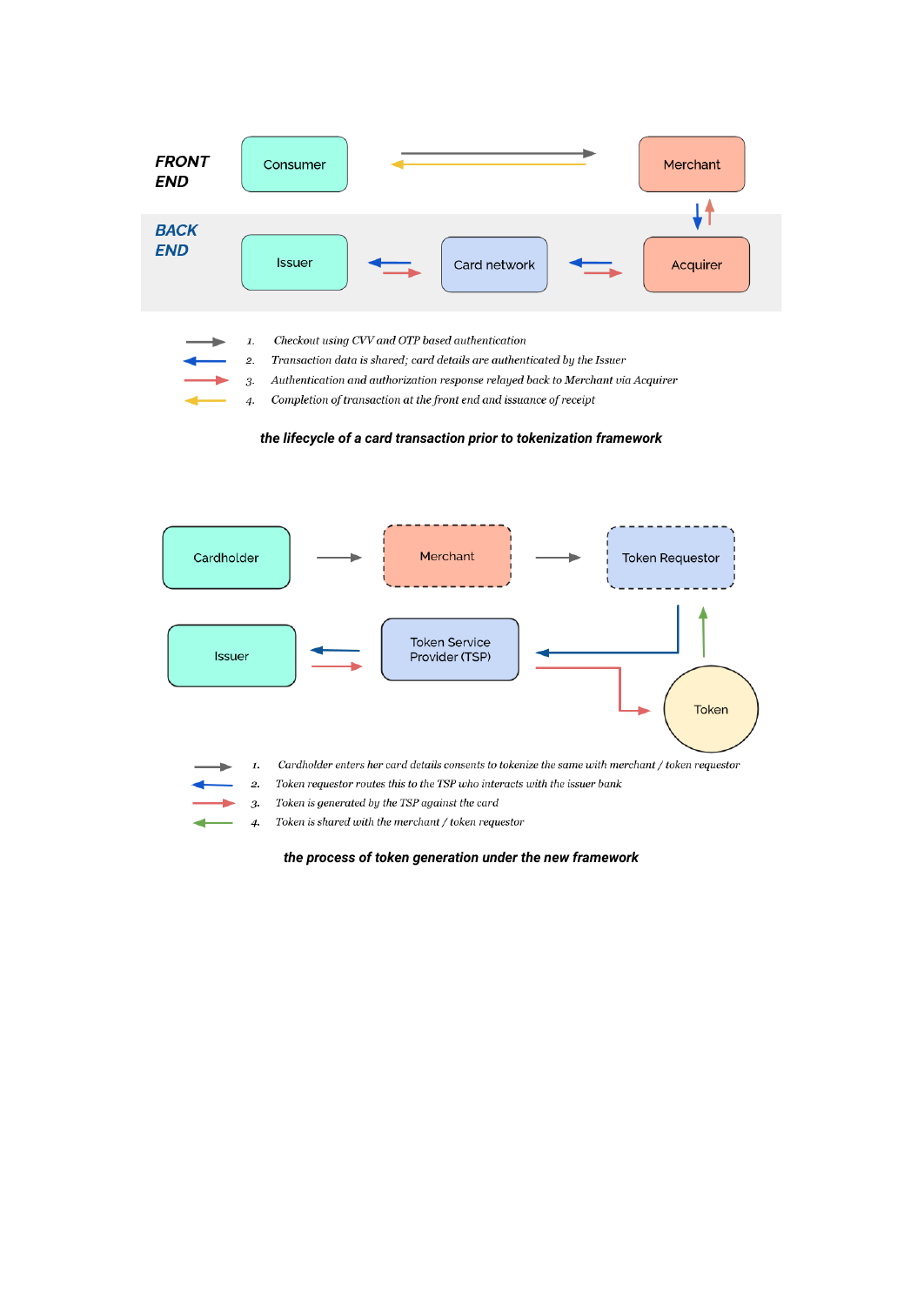

Banks and card networks must first provide to PA/PGs a working and final application programming interface (APIs) that enable tokenization. PA/PGs would thereafter build, test, and roll out their solutions on top of the API documentation shared by banks and card networks. Subsequently, merchants would either integrate with PA/PGs or build API links between their payment systems and existing tokenization solutions offered by Networks/Schemes (Visa/Mastercard/RuPay etc). After all of this infrastructure building is done, it will need to undergo rigorous testing, including stress-testing for volume and a multiplicity of use cases, after which any identified issues will need to be fixed. Only then will the solution be ready for consumer deployment and use.

These solutions need to account for and ensure all payments use cases are supported. Thus, not only should one-time transactions go through, but recurring payments, EMIs, refunds, and chargebacks should be seamlessly and successfully functional as well. In addition, situations where the consumer refuses to tokenize her card details (i.e. guest checkouts) and all first e-commerce transactions must be solved for as well.

#### *Where we are*

With a few weeks left until the data-purging deadline elapses, ecosystem readiness is a distant dream. Despite tall claims of 'readiness with tokenization' echoing in some sections of the media, the unfortunate reality is that the ecosystem is not even close to being able to create tokens and process payments on them simultaneously, nor process large transaction volumes on tokens created in real time.

The ecosystem has adopted a top-down approach of initially issuing tokens against cards, and subsequently building processing solutions for such tokens. Thus, despite some progress on token generation / issuance, token processing solutions are still at the development / early testing stage.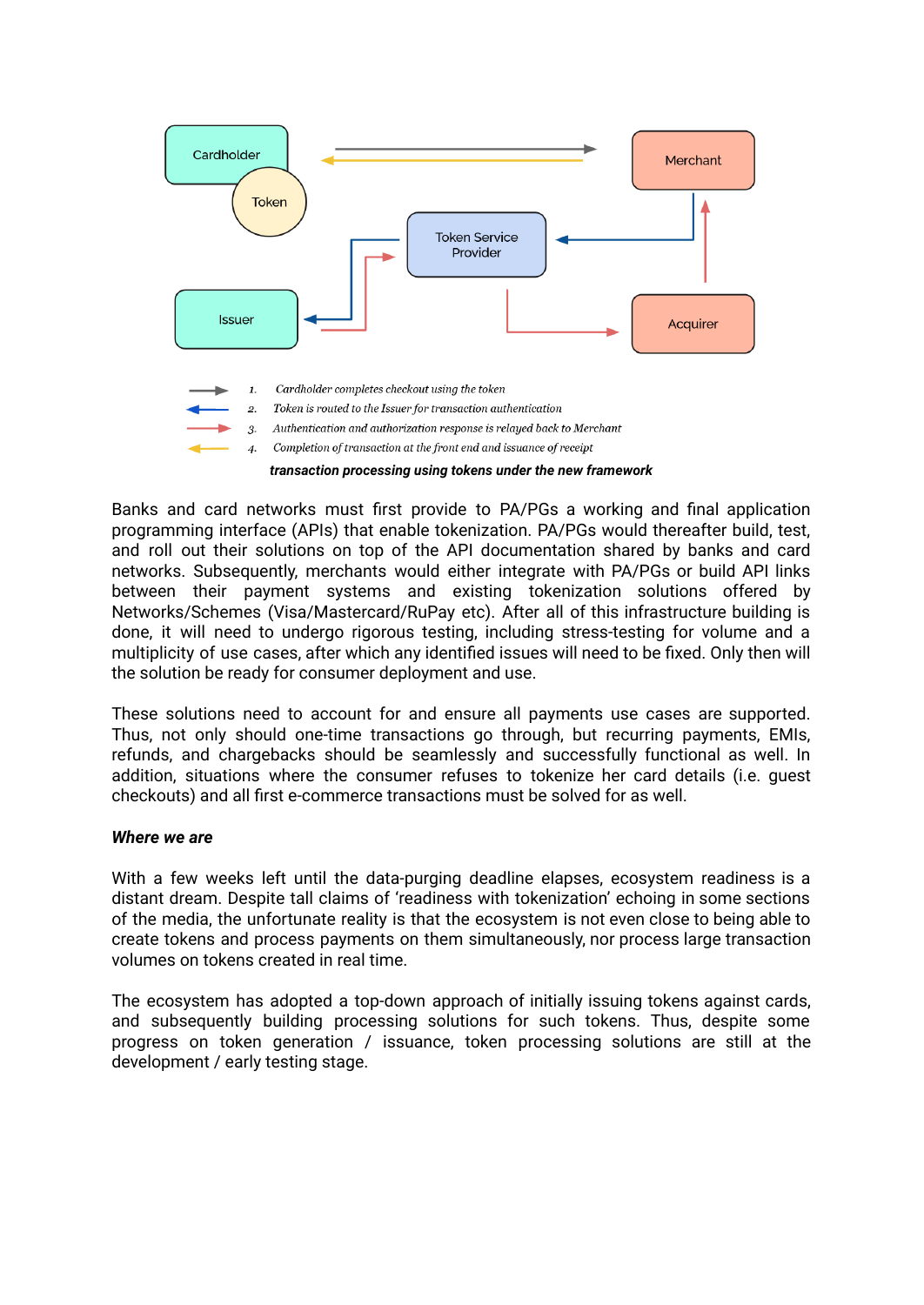

*Simultaneous token provisioning and testing not successful*

If a consumer were to transact on these limited systems today, she would have to wait for a long time to obtain a token on her card, and then initiate a separate request to process the transaction using the token. Merchants that have started testing with simultaneous Token provisioning, crypto fetch and Token + crypto processing have been observing low single digit approval rates. While approval rates are gradually getting better, the payments ecosystem is still a long way from arriving at synchronicity. As the deadline for data purging looms over the ecosystem, instant token generation and processing in real time is not ready, neither is processing of transactions where the user refuses to tokenize her card.

As things stand, we note that while some card networks and PA/PGs will have generated tokens against some cards by June 30, in the absence of a robust processing infrastructure for these tokens – tokenized transactions will fail, and consumers will have to enter their card details each time for making payments. Merchants today have access only to draft APIs which have revealed high latency (time taken to fulfill one transaction), low throughput (number of transaction requests which can pass through) and limited use case support.

Even when customers enter card details each time for each transaction, the transaction will fail because acquirers (who are also issuers in most cases) will not be able to store card details (as they do in the offline world) for settlement, reconciliation, refunds and chargebacks functions.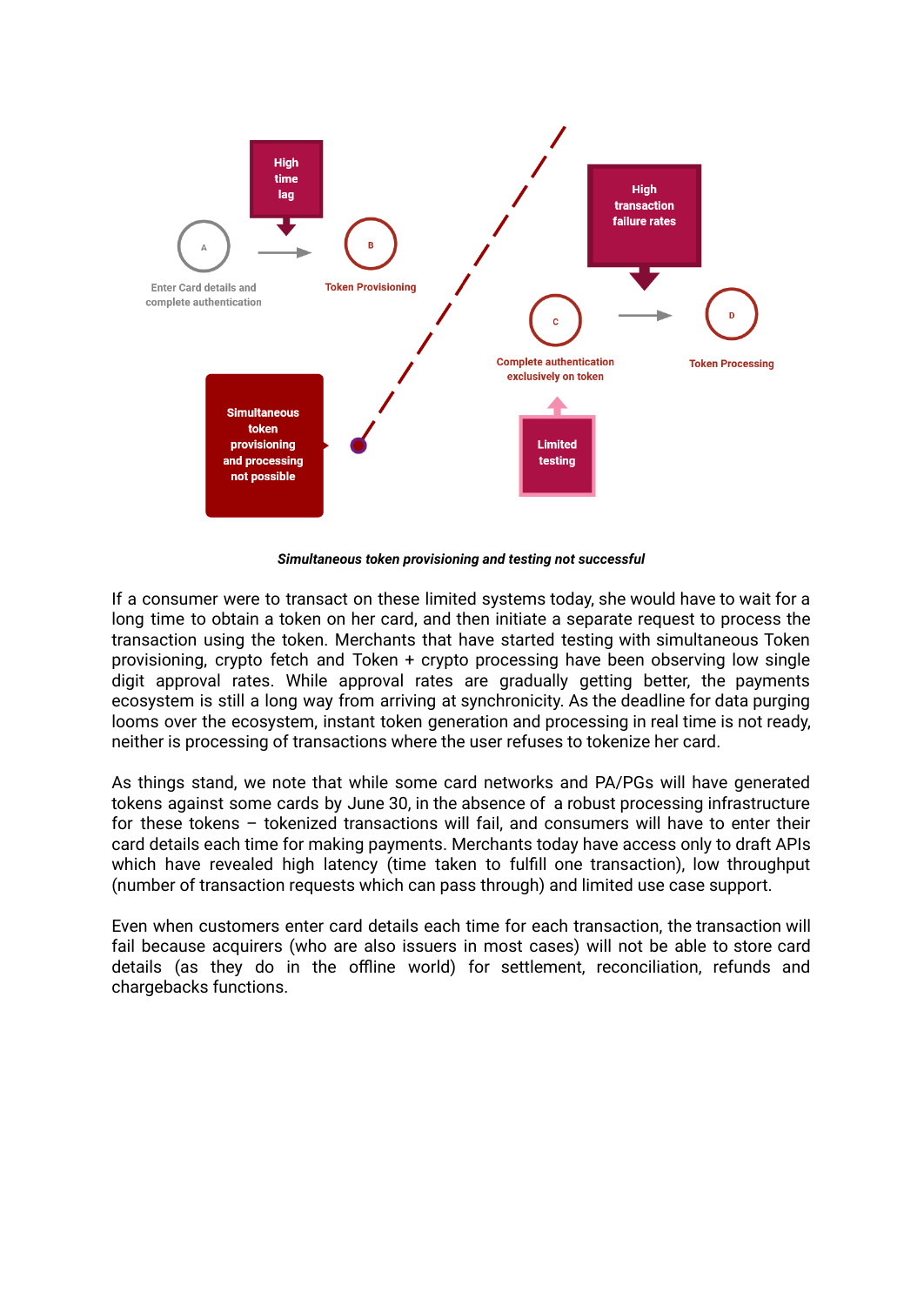

*Transaction processing in the absence of consent to tokenize (guest checkout)*

## *What next?*

The payments ecosystem should be:

- 1. READY: fully and demonstrably functional,
- 2. SCALEABLE: to process large volumes of transactions,
- 3. TRANSACTION LIFECYCLE: complete the entire transaction lifecycle successfully from end to end,
- 4. SYNCHRONOUS: allow immediate on tokens created in real time and otherwise.



Instant process - as with existing card transactions

*Where we should be with tokenization*

The need of the hour is transparency, on where the ecosystem is with roll out of tokenization solutions - not just on token provisioning/ generation, but on the entire end-to-end transaction chain across use cases and at scale. The ecosystem must ensure linkages in processing infrastructure beyond mere token generation, and share final APIs with merchants so that they can uplink their internal systems with the same. This step-wise process must be fulfilled without exception to ensure that the consumer is able to seamlessly transact using tokens, across use cases and for high volumes. And for instances where the customer chooses to not tokenize the card, acquirers for online payments (like in the offline world) must have the ability to store customer card information for the life cycle of the transaction.